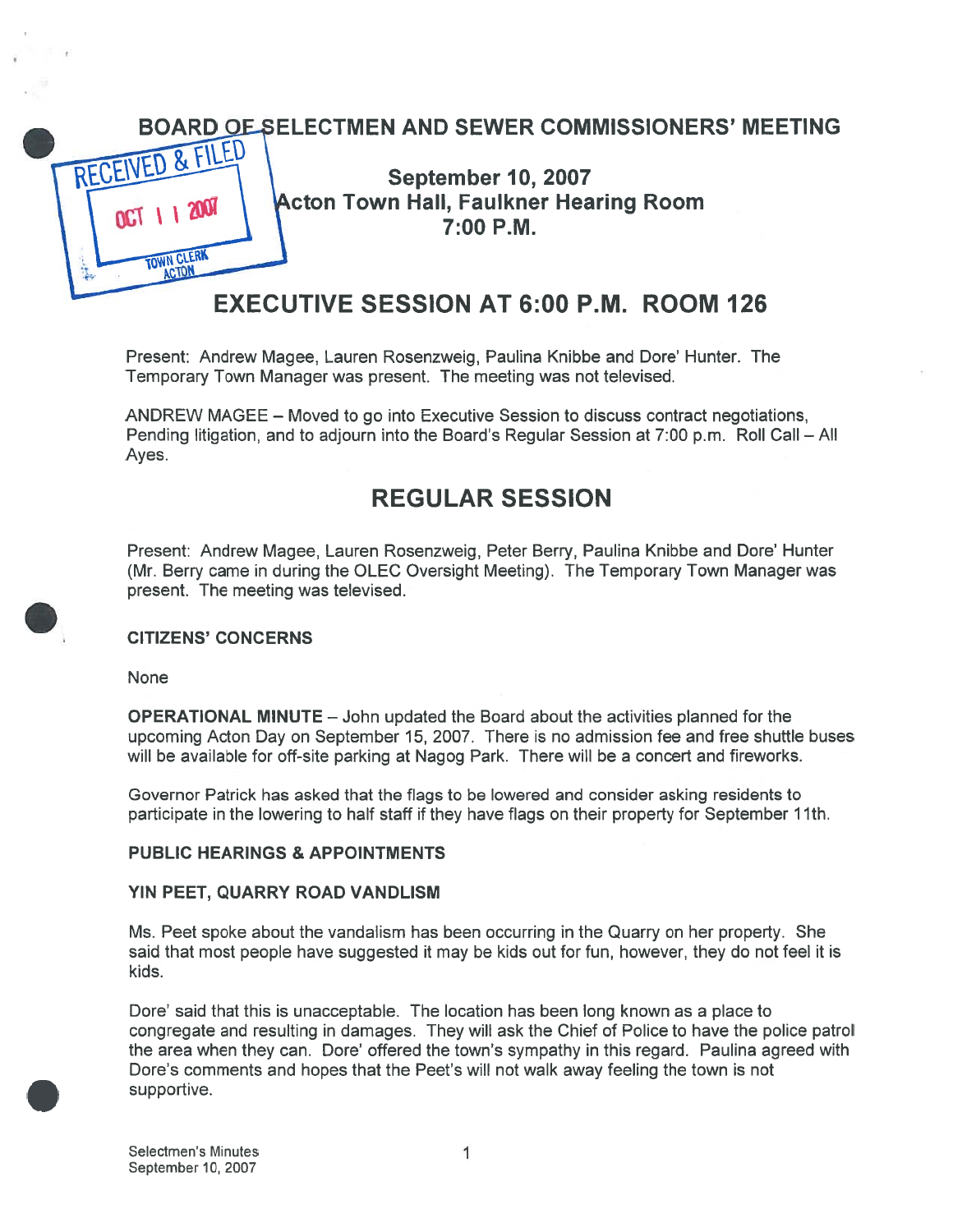Andy wanted to add that vandalism is different from kids drinking. This is real crime being committed. He would like to see what the town counsel thinks.

#### OVERSIGHT MEETING WITH THE OUTDOOR LIGHTING EDUCATION COMMITTEE

Lauren introduced the committee. Bernie Kozicki gave an overview slide show. The Committee was formed 5 years ago. They continue to participate in the Star Parties for the school children. They reviewed the Elm Street Sports lights. They have worked with the students that are doing an energy project.

OLEC wants to have <sup>a</sup> street light conversion take <sup>p</sup>lace. Most of Acton's lights date back to the 70's. The <sup>g</sup>lare will be eliminated and reduces light trespass as well as help older drivers with <sup>g</sup>lare issues. Modern lights are more efficient. NSTAR has offered <sup>a</sup> rebate for street lighting projects and will end in the next year. They have conducted <sup>a</sup> light survey.

They would like to have test lights installed and want to <sup>p</sup>lace test lights in neighbor hoods. They want to recommend getting started as soon as possible and collect responses over <sup>a</sup> two month period. He again noted that we need to move to ge<sup>t</sup> the rebate from NSTAR as they are phasing the program out.

They want to have <sup>a</sup> street light article on the Spring Town Meeting. (Selectman Berry entered the meeting). They think that can achieve <sup>a</sup> <sup>33</sup> percen<sup>t</sup> change, <sup>a</sup> pay back of three years for either amount. They were asked to file the NSTAR rebate application at once. They also would like Acton to consider <sup>a</sup> street light replacement program.

Dore' spoke about the previous testing. The lights on 2A are High Pressure Sodium. Metal Halide <sup>g</sup>ives off an Ice Blue color. Littleton has the Metal Halide. Carlisle went to High Pressure Sodium lights.

Dean said that NSTAR's main pus<sup>h</sup> is to cut down on use. They don't have any preference between the two types. High Pressure sodium is more efficient. The savings could be as high as <sup>a</sup> \$30,000 savings.

Lauren noted that we did not end up having the \$5,000 available in year end funds for their project. Lauren asked about more pedestrian friendly lights.

Lauren asked about the quality and have they gotten any feed back between the two types. Bernie said it is subjective, many like the white light as it is more natural.

Paulina asked about the types of lights and is the fixture transferable. Dean noted that we could ge<sup>t</sup> <sup>a</sup> commitment for rebate as the projects are beginning. Paulina asked about the cost of the fixtures, Bernie said they are about the same cost.

Andy noted this is <sup>a</sup> big savings and doesn't see how we could not pursue this and supports the project.

Peter is in favor of this project and asked if we could ge<sup>t</sup> gran<sup>t</sup> money for the test program.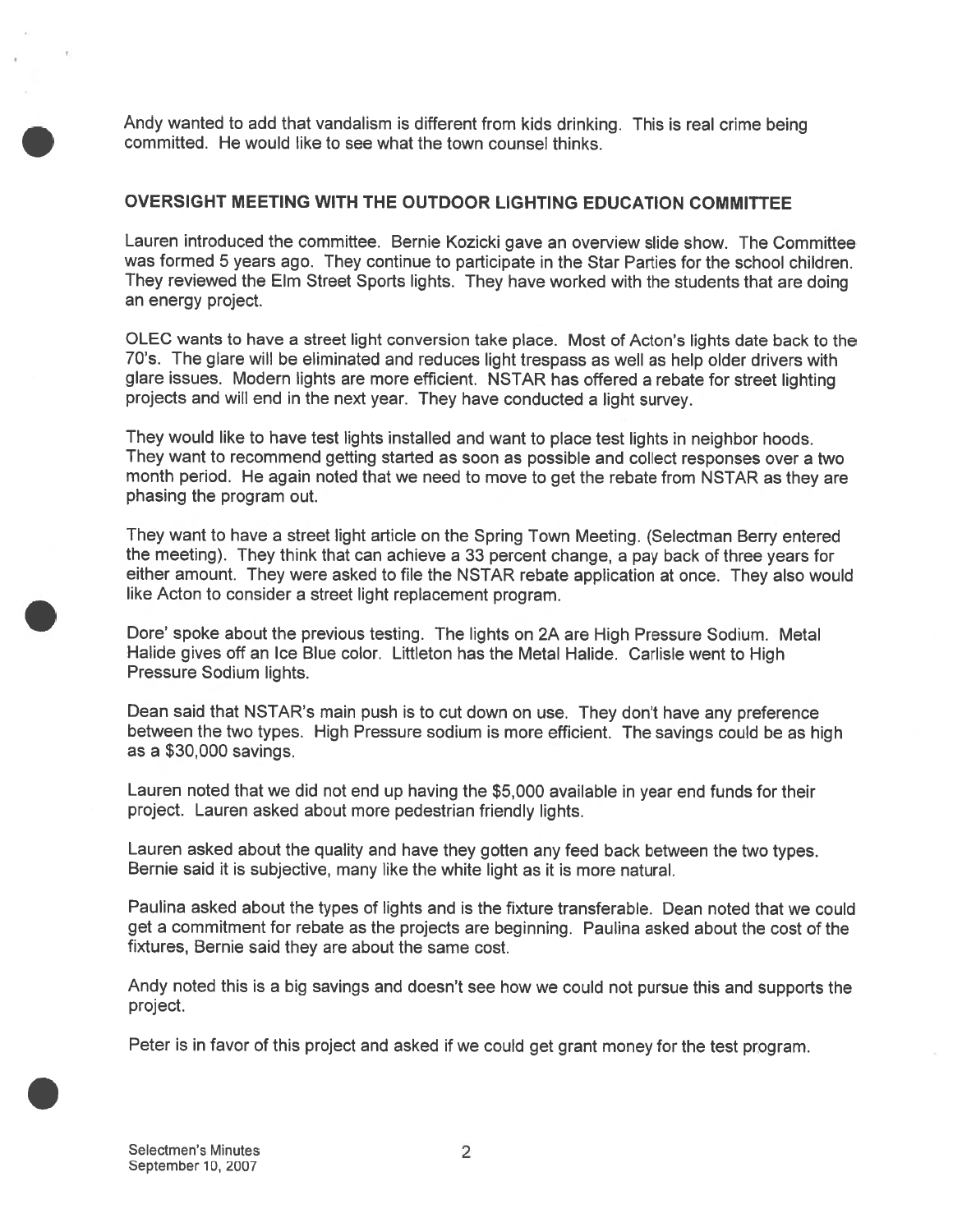Dore' noted that the Board is in favor. He felt the committee should ask other town's what types of lights they have and direct the citizens to where they can go see them. Dote' also noted that the Manager look for funds in the next cycle.

John noted that the way we have the lights presently, they only light the street and not the sidewalk.

Andy asked them to prepare the application and submit the form to the Board.

The Board is generally in suppor<sup>t</sup> of an appropriation for FY '09 to replace the streetlights to <sup>a</sup> higher efficiency light. OLEC (with the assistance of Dean Charter) is to (1) initiate <sup>a</sup> program to educate the public as to the pros and cons of metal halide and high pressure sodium streetlights, (2) review the location and choice of streetlights or other lighting structures to enhance the pedestrian friendliness of the community, (3) investigate gran<sup>t</sup> opportunities, (4) presen<sup>t</sup> to the Town Manager for endorsement in <sup>a</sup> accommodates presentation of the streetlight replacement program to the Annual Town Meeting in April 2008) completed gran<sup>t</sup> applications.

### DESIGN REVIEW BOARD, PROPOSED ZONING CHANGES

Ann Sussman gave an overview of their projects. They want to streamline the process. They have spoken to several developers during the pas<sup>t</sup> few months. They are recommending <sup>a</sup> zoning change which would allow cafés' with outdoor seating. They want the Board's permission to discuss this change with the Planning Board for inclusion on the Spring Town Meeting. The Board encouraged them to do so.

The Board felt they should go forward and work with the Planning Board and staff.

#### NOT YOUR AVERAGE JOE'S MANAGER CHANGE

Michael Minichello and Richard Murphy the General Manager were presen<sup>t</sup> to discuss the requested Change in Manager.

LAUREN ROSENZWEIG - Move to approve the change in manager. ANDREW MAGEE - Second. UNANIMOUS VOTE.

COMMON VICTUALLER REQUEST, 37 MAIN STREET — (NOT REQUIRED) The hearing for <sup>a</sup> Common Victualler opened and disposed of.

FAULKNER MILL REALTY, LLC, 4 HIGH STREET, REQUEST FOR EXTENSION OF THE PUBLIC SEWER SYSTEM TO 4 HIGH STREET (CONTINUED FROM AUGUST 13, 2007 MEETING)

Jim Fenton and Engineer Stamski and McNary were present. They are here to talk about the sewer connection to <sup>4</sup> High Street. They have taken the advice of the HDC even though they are not in the district. The engineer spoke about the sidewalk comments from Tom Tidman.

Andy spoke about the sidewalk at this site and because of the location it is felt that the filling on the edge of wetlands was warranted by the safety issue. The Conservation Commission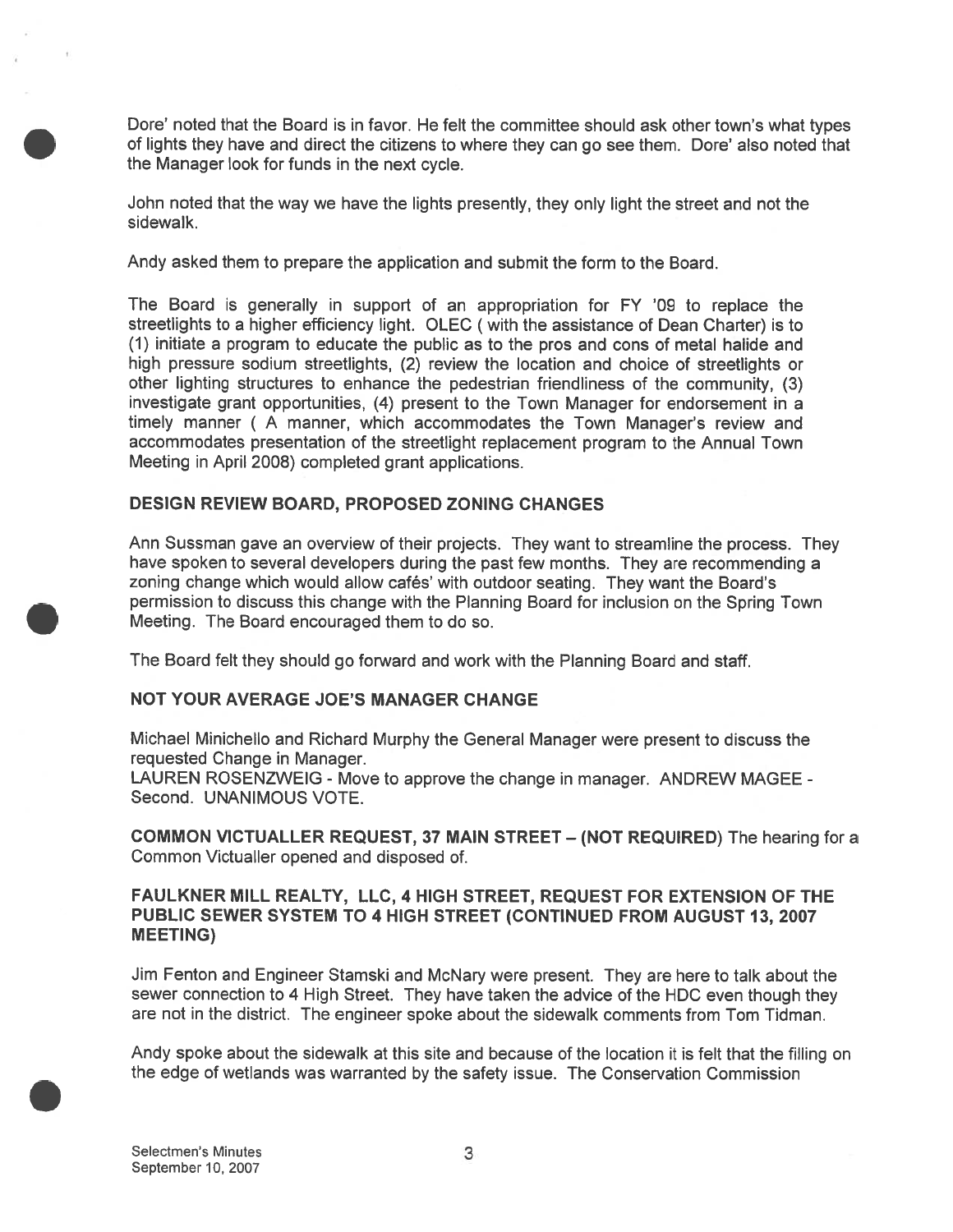accepted the increase of wetlands filling to ge<sup>t</sup> the side walk. The Engineer said that the side walk would be built.

Dore' noted the changes in roof elevation discussed by the HDC. They have reviewed the comments with the architect and they will have <sup>a</sup> number of proposals that should appeal to the HDC. They will run the proposals by the HDC.

Brian Bendig said that the proponen<sup>t</sup> and the HDC have worked well before on the first design. They feel they can expedite the process by meeting with the Proponent and representatives of HDC.

Lauren was encouraged by the willingness to work with HDC and to have <sup>a</sup> win win situation. She wants to be sure that this will be in the public good if we gran<sup>t</sup> the sewer connection.

Andy agreed that we need to see the benefit to the community or the sewer connection. We have the capacity study on the ribs that notes we are near to capacity. Andy said the Board as Sewer Commissioners will need to discuss this and keep this in mind. On paper we are not going above limit of the permit. Paulina was <sup>p</sup>leased to see that they are working with HDC and the side walk. She is concerned with quantity at this point. She feels we need to provide sewers to other parts of town and to those who are currently in business. She felt that we do not need to pu<sup>t</sup> more cars into this area and see's disadvantages. See does not see the benefits to the Town are enough.

Peter said that it will be an economic benefit for South Acton. Peter also said this is <sup>a</sup> historical site and wanted to see it developed historically. Peter asked if they considered <sup>a</sup> private system. They have not but do not think it could suppor<sup>t</sup> <sup>a</sup> project of this size.

The Board reiterated its desire for one affordable unit and HDC approval of the architectural features of the buildings. ln addition, the Board thanked the applicant for agreeing to construct <sup>a</sup> sidewalk along High Street. Tom Tidman & Bruce Stamski need to work with the applicant on submittal of <sup>a</sup> sidewalk plan for approval. The hearing was continued until September 17 at 7:01 PM

Dore' said that if the issues ge<sup>t</sup> worked out we will consider this at the next meeting.

DORE' HUNTER - Moved to continue to Sept. 17 at 7:01 LAUREN ROSENZWEIG —second. UNANIMOUS VOTE.

#### NSTAR, HANGING POLES, CATHODIC PROTECTION FACILITIES FOR (KEYSPAN)

Ann Marie Walsh, Pubic Relations Representative and Richard Sullivan, Manager were present. Richard said that Keyspan has asked to install the CP on NSTARS poles. Their engineering department denied the request.

Richard also gave an overview of all the activities related to Double Poles and how many they actually have resolved. They <sup>p</sup>lan to have the remaining 'Chunks" removed in <sup>a</sup> timely basis. He noted that Cable and Phone Lines are being removed from the 'Chunks" and felt that those companies do not have the manpower to work any faster, but assured the Board that they are removing their lines from the poles.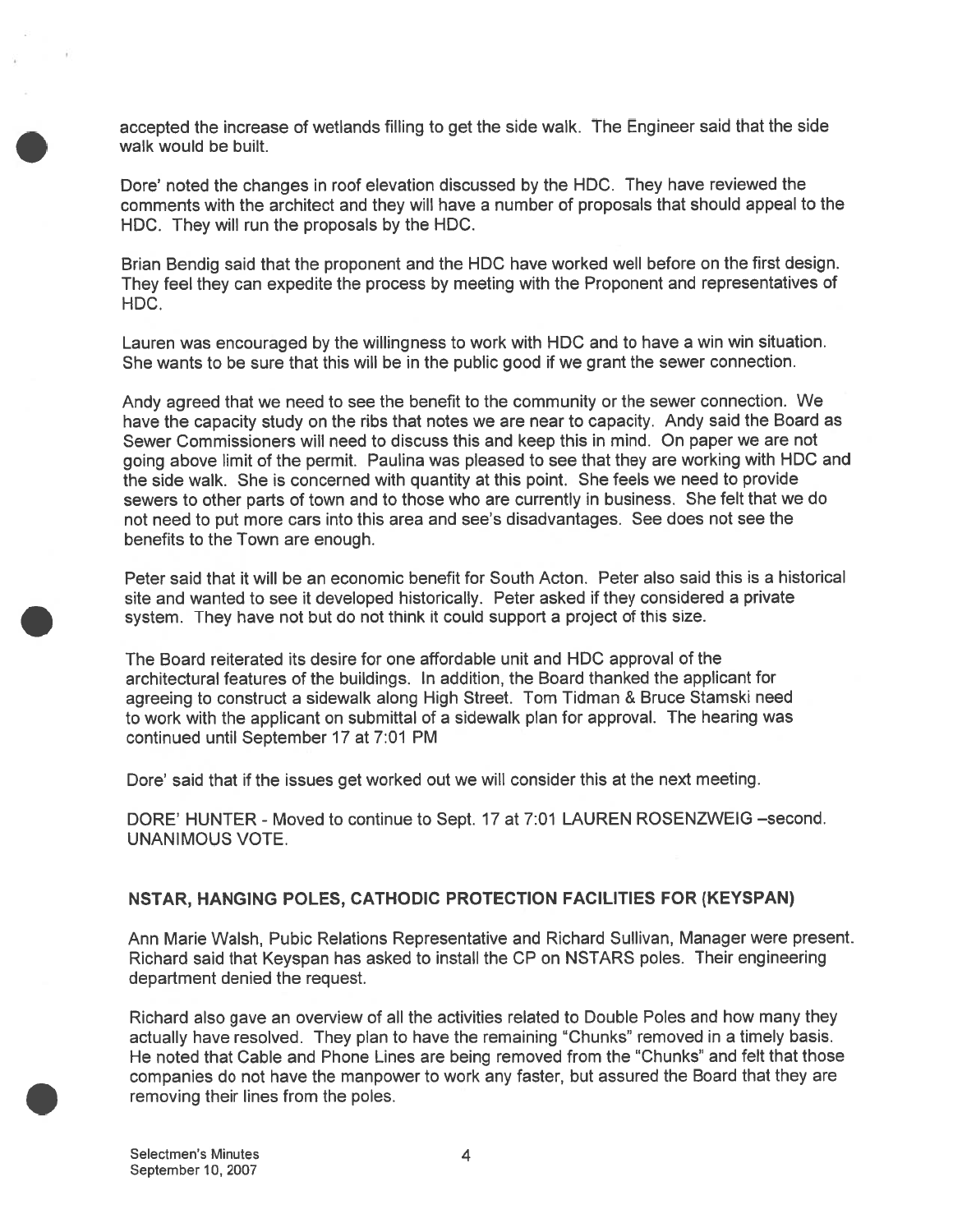Dote' asked that they continue to move forward to continue to cleat the Hanging Poles as soon as possible.

### KEYSPAN, REQUEST TO INSTALL CATHODIC PROTECTION FACILITIES AND REPLACEMENT OF ANODE BEDS AT VARIOUS ACTON LOCATIONS (CONTINUED FROM AUGUST 13, 2007

PETER BERRY — Moved to approve the installation of equipment on Kingman, School Street and Piper with conditions specified by the town staff. LAUREN ROSENZWEIG — second, UNANIMOUS VOTE.

PETER BERRY — Moved to approve the replacement of anode beds at Brook Street and on Newtown Road. ANDREW MAGEE — second. UNANIMOUS VOTE.

LAUREN ROSENZWEIG — Moved to hold permission for Cathodic Protection equipment at 10 Wood Lane and continue to Sept. 24 at 7:10 p.m. PETER BERRY — second. UNANIMOUS VOTE. Staff to send Notice to resident at 10 Wood Lane.

### SELECTMEN'S BUSINESS

#### TOWN MANAGER SEARCH COMMITTEE

Dote' reported on the update on where the committee is now. Total 47 applicants and 3 disqualified at submitted materials late. They are working on deciding which of the 47 persons to interview. They have worked on questions and that 14 have been selected with two withdrawn and leaving 12 to interview. 3-5 Applicants will be recommended to the Board of Selectmen by November 1, 2007

### ALG UPDATE

Dore' spoke about the capital committee and they have not made any real response to Jonathan and we owe him one. He and Lauren will have to go back and make an official response to this proposal. Jonathan has asked to meet with him and Lauren tomorrow.

Andy noted that he did not see the presentation in person, but looking at the split 31 % for 2008 and carrying forward to 2009 and 2010, Andy said that he thought the goa<sup>l</sup> was to ge<sup>t</sup> us up to the higher split. He wanted to ge<sup>t</sup> back to <sup>a</sup> base number.

Paulina gave an update on the Capital Committee's review.

Board members noted the need for monies allocated to the town to be increased in real terms for FY '09, 10 and 11. There was general consensus that the annual increase in revenues be structured so that town's share of total revenues (without subsequent allocation of revenues by stone amendment or any other amendment) should reach the historic split of 36% in the near future. In addition, there was consensus that the adoption of any formulaic changes are 'ripe for misunderstanding" and before any new formula was adopted, that new formula is to be applied to FY'08 in order to insure the starting point is correct.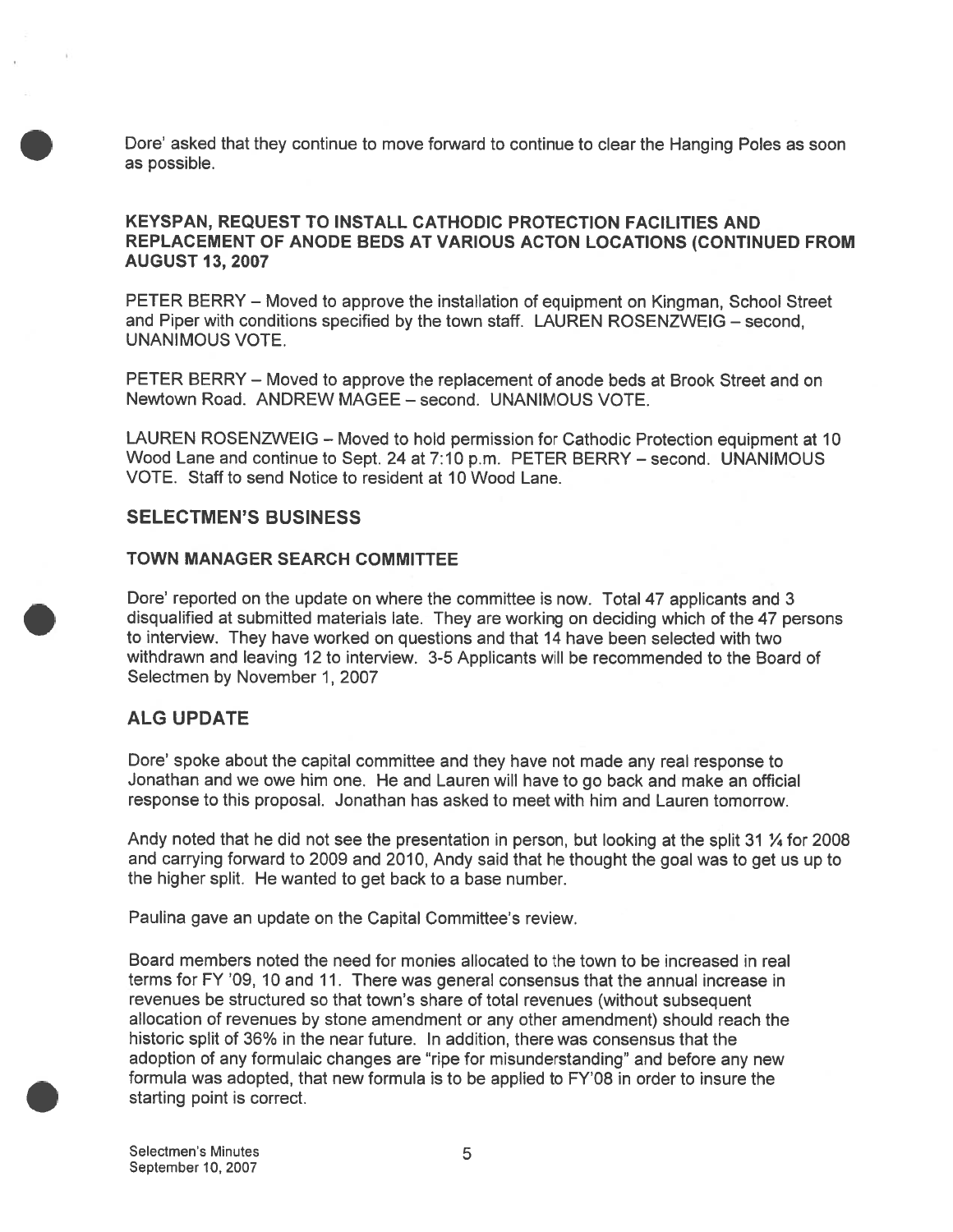New Public Safety building Activities — Dore' Updated the Board on the facilities progress.

# ALEXAN CONCORD DEVELOPMENT, OFF OF OLD SUDBURY ROAD

Dore' will talk to Nancy Tavernier and that 35 units will be do able. The Thoreau Club will not allow their road to be used by this project. John asked for <sup>a</sup> map of the area. Peter wanted to know if ACHC could give their opinion to Concord. Dore' felt we should speak with one voice when commenting. Andy wanted to keep tensions low with Concord.

Dore' briefed the board as to <sup>a</sup> conversation between concord selectperson Patty Briggs in regards to Concord's counter offer of 35 units being allocated to Acton vs. Acton's reques<sup>t</sup> for 100 units. There was consensus that such was <sup>a</sup> reasonable offer in light of Concord attaining the 10% set-aside. In addition, consensus was reached concerning that the Acton Board of Selectmen were the only official spokesperson for the Town of Acton in this matter.

### W.R. GRACE TOWN OF ACTON COMMENTS TO THE EPA IN REGARDS TO THE "DRAFT COMMUNITY UPDATE"

Mary Michaelman reported on the meeting in May and said that EPA would issue an announcement in June. They go<sup>t</sup> <sup>a</sup> copy of <sup>a</sup> final settlement Plan and <sup>a</sup> draft Community Update with 8 days to submit their comments. Mary said that EPA has set up <sup>a</sup> different process and we will see drafts and we can comment on and EPA will come up with <sup>a</sup> plan. She was concerned about <sup>a</sup> completely different plan being considered. ACES still does not know what they need to know because they are not given appendices and EPA has not provided them yet.

Mary said that we will ge<sup>t</sup> to see comments and then it goes back in to the Black Box. She feels that this is being fast tracked by EPA. She feels we are cut out when there are major changes. Mary feels we need more conference calls. Grace should be doing some field work which affects the next step and we will be given <sup>a</sup> chance to comment on it at that time.

Dore' asked what we could do to help them. She said some of the questions that Counsel has asked echo's ACES Comments. Mary said we need better conversions and conference calls and to be notified of major changes and what the new plan looks like. ACES want to be par<sup>t</sup> of the process and they don't want to hold up the process. Mary was asking that more monitoring in the north east area be installed.

Andy noted we have <sup>a</sup> draft letter to be signed by John Murray at the end of item 3 is <sup>a</sup> reques<sup>t</sup> that it accurately reflect the facts. Draft update has been reviewed by EPA and insert that the draft plans were not reviewed by Town, Water District and ACES. The monitoring well reques<sup>t</sup> should be included. And changes in plans need to be reviewed. Andy felt that we should comment even though it is already approved. Dore' said we should revise the letter to include Andy's comments.

Paulina wanted the missing appendixes noted in the letter.

The Board authorized an amended letter to be sent to the EPA.

Selectmen's Minutes 6 September 10, 2007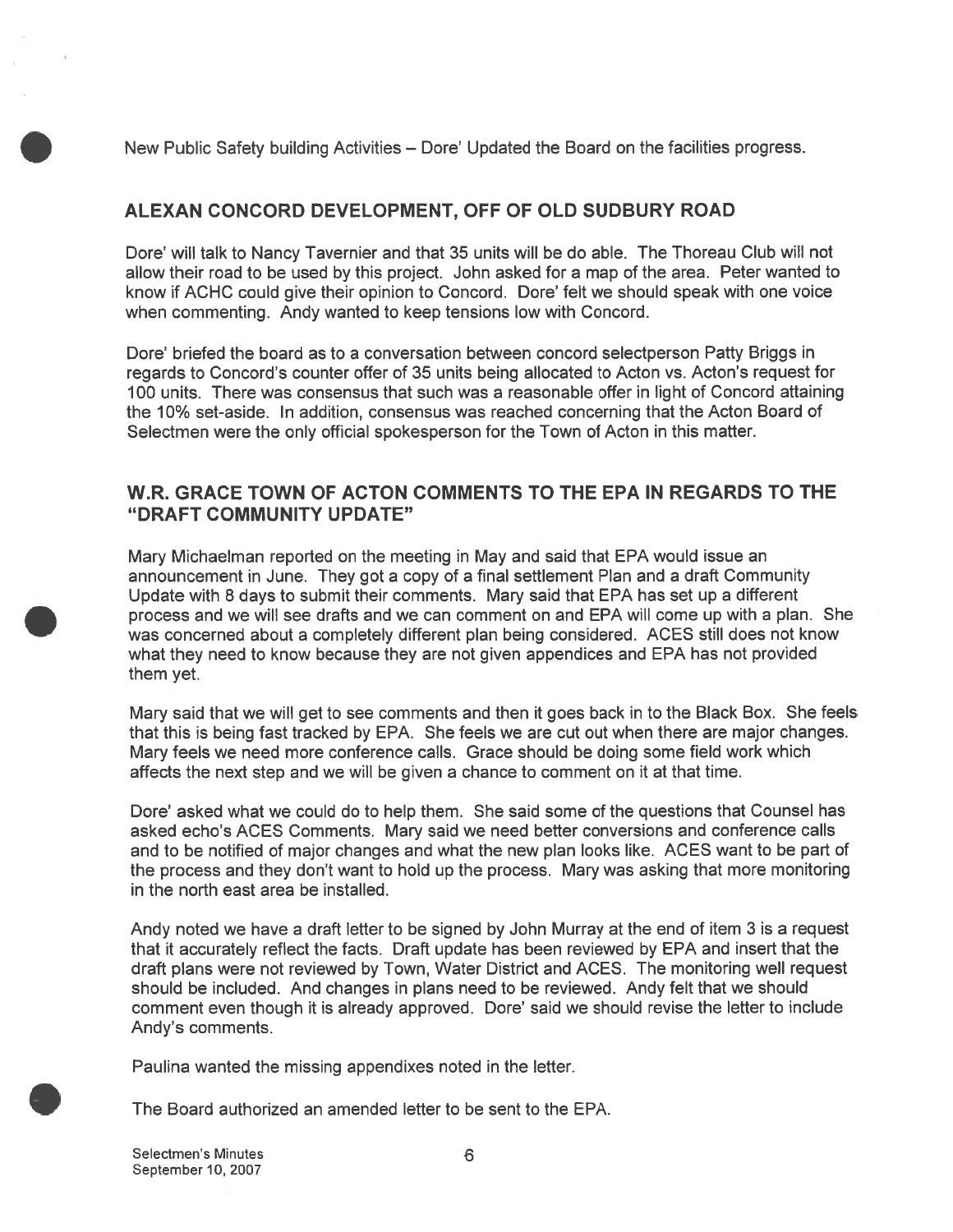### OTHER BUSINESS

Paulina noted a Senate Bill on 40B's wants to go and testify and she would like to know if she can ge<sup>t</sup> background materials. Dore' said she is welcome to testify.

Sustainability Grant to pay for recycling bins and anti idling signs. We need to have <sup>a</sup> policy of buying Recycling goods. PAULINA KNIBBE — MOVED that we buy recycled projects (as long as the price for such goods are much higher than the standard. ANDREW MAGEE - Second. UNANIMOUS VOTE

Paulina asked about <sup>a</sup> conference about housing and she wants to attend the conference as <sup>a</sup> representative of this Board.

Paulina spoke about the perchlorate policy for developers blasting. John said it is out to departments for comment, and will be on the Board's agenda for the 17<sup>th</sup> or September 24<sup>th</sup>.

Paulina is concerned about <sup>a</sup> Special Town meeting having only one item.

DORE' HUNTER - Moved to hold <sup>a</sup> Special Town Meeting on October 29, 2007, 7:00 p.m. at the Jr. High. LAUREN ROSENZWEIG - second. UNANIMOUS VOTE DORE' HUNTER - Moved to Close the Special Town Warrant at the close of the Selectmen's meeting on September 17th ANDREW MAGEE — second. UNANIMOUS VOTE

Dore' noted this meeting is required to obtain monies for design and then go back for construction funds at <sup>a</sup> Town Meeting in the future.

Lauren noted the meeting of EDC and various items to consider such as zoning and reported the committee is newly reconstituted and willing to move ahead. Kent Sharp was appointed to the EDC.

Lauren noted that Walk for Peace at the Douglas school in her husband's memory will take place at 9:00 am, at the Douglas School on September 21st.

Andy spoke about WRAC. They have been discussing the capacity of waste water at Adam's Street to see if we had capacity above and beyond what was listed.

Preliminary design study of West Acton this side of the tracks - WRAC will look into going forward with the study. Andy feels that it is what town meeting told us to do and he would say do so, and they will talk about it at October  $2<sup>nd</sup>$  at Library at 7:00 pm

#### TOWN MANAGER'S REPORT

#### CONSENT AGENDA

ANDREW MAGEE — Moved to accep<sup>t</sup> the Consent with the August 13 Regular and Executive Session minutes held until next week. LAUREN ROSENZWEIG — second. UNANIMOUS VOTE

#### EXECUTIVE SESSION

Selectmen's Minutes 7 September 10, 2007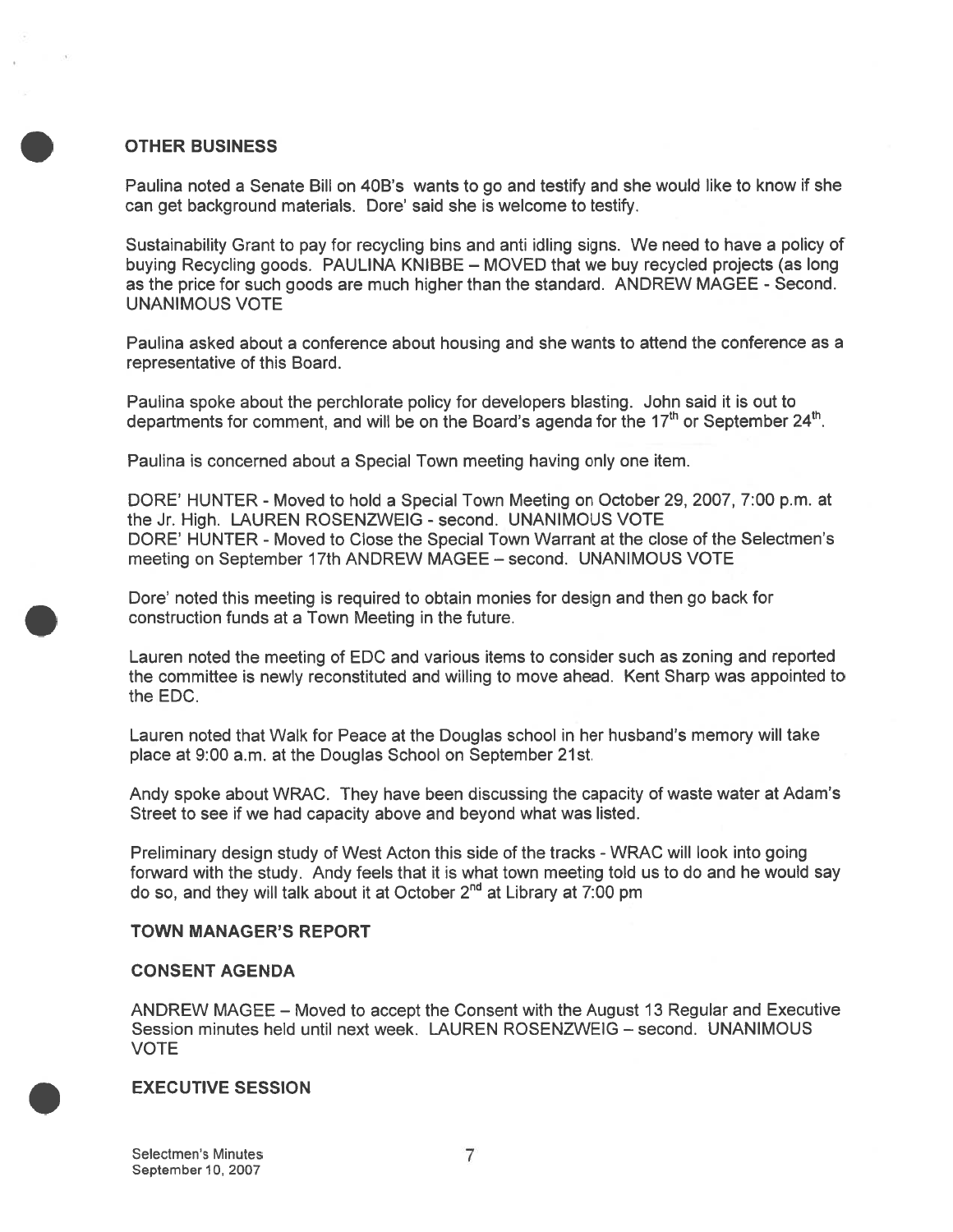ANDREW MAGEE - Move to go into executive session to discuss litigation only to adjourn. Roll Call, all eyes

 $/$  ,

Christine Joyce, Redording Secty Clerk, Board of Selectmen

L

 $\mathcal{L}$  $\mathcal{C}$ Date

Selectmen's Minutes 8 September 10, 2007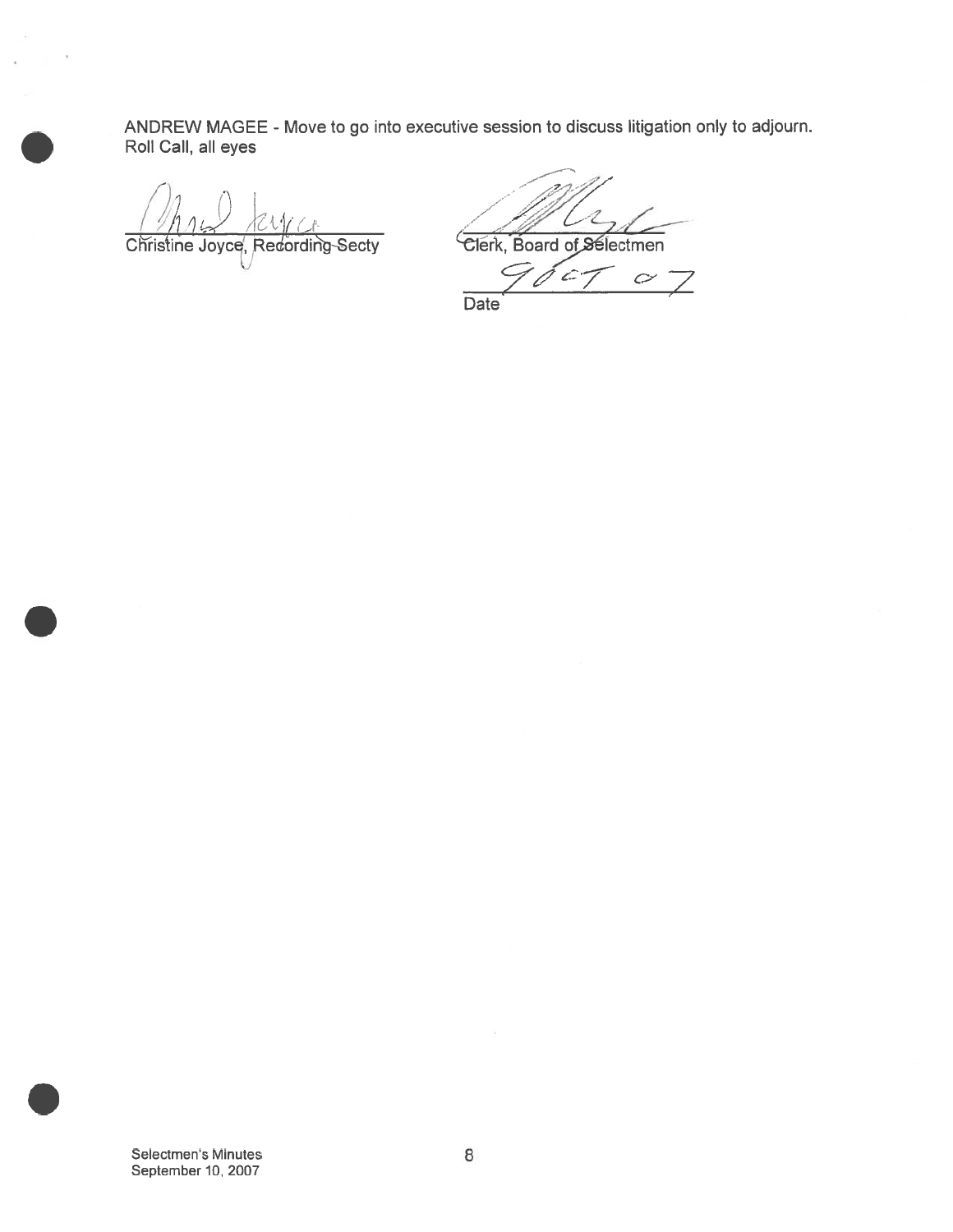# BOARD OF SELECTMEN & SEWER COMMISSIONERS' MEETING AGENDA

# Executive Session, 6:00 P.M., Room 126

Francis Faulkner Meeting Room Town Hall September 10, 2007 7:00 PM

# I. CITIZENS' CONCERNS

 $\gamma_{\rm c}$ 

# II. PUBLIC HEARINGS AND APPOINTMENTS

1. 7:02 OPERATIONAL MINUTE The Town Manager will provide <sup>a</sup> brief repor<sup>t</sup> on topics of interest.

### 2. 7:05 YIN PEET, QUARRY ROAD VANDALISM

Enclosed please find <sup>a</sup> letter from Yin Peet regarding the vandalism at their property on Quarry Road, for Board consideration.

# 3. 7:15 OUTDOOR LIGHTING EDUCATION COMMITTEE (OLEC) OVERSIGHT MEETING

Enclosed please find materials in the subject regard.

### 4. 7:35 DESIGN REVIEW BOARD, PROPOSED ZONING CHANGES

Enclosed please find <sup>a</sup> reques<sup>t</sup> from Ann Sussman regarding proposed zoning changes that the Design Review Board would like conceptual consideration of the Board.

5. 7:40 CHANGE OF LIQUOR LICENSE MANAGER, NOT YOUR AVERAGE JOE'S

Enclosed please find materials in the subject regard, for Board consideration.

- 6. 7:50 COMMON VICTUALLER LICENSE, 37 MAIN STREET, RICHARD MARTIN (OPEN AND CLOSE HEARING, NO HEARING IS REQUIRED AS THERE WILL BE NO RESTAURANT SEA TING) Enclosed please find Materials in the subject regard, for Board consideration.
- 7. 8:15 FAULKNER MILL REALTY, LLC., REQUEST FOR EXTENSION OF THE PUBLIC SEWER SYSTEM TO 4 HIGH STREET (CONTINUED FROM AUGUST 13 MEETING)

Enclosed please find materials in the subject regard, for Board consideration.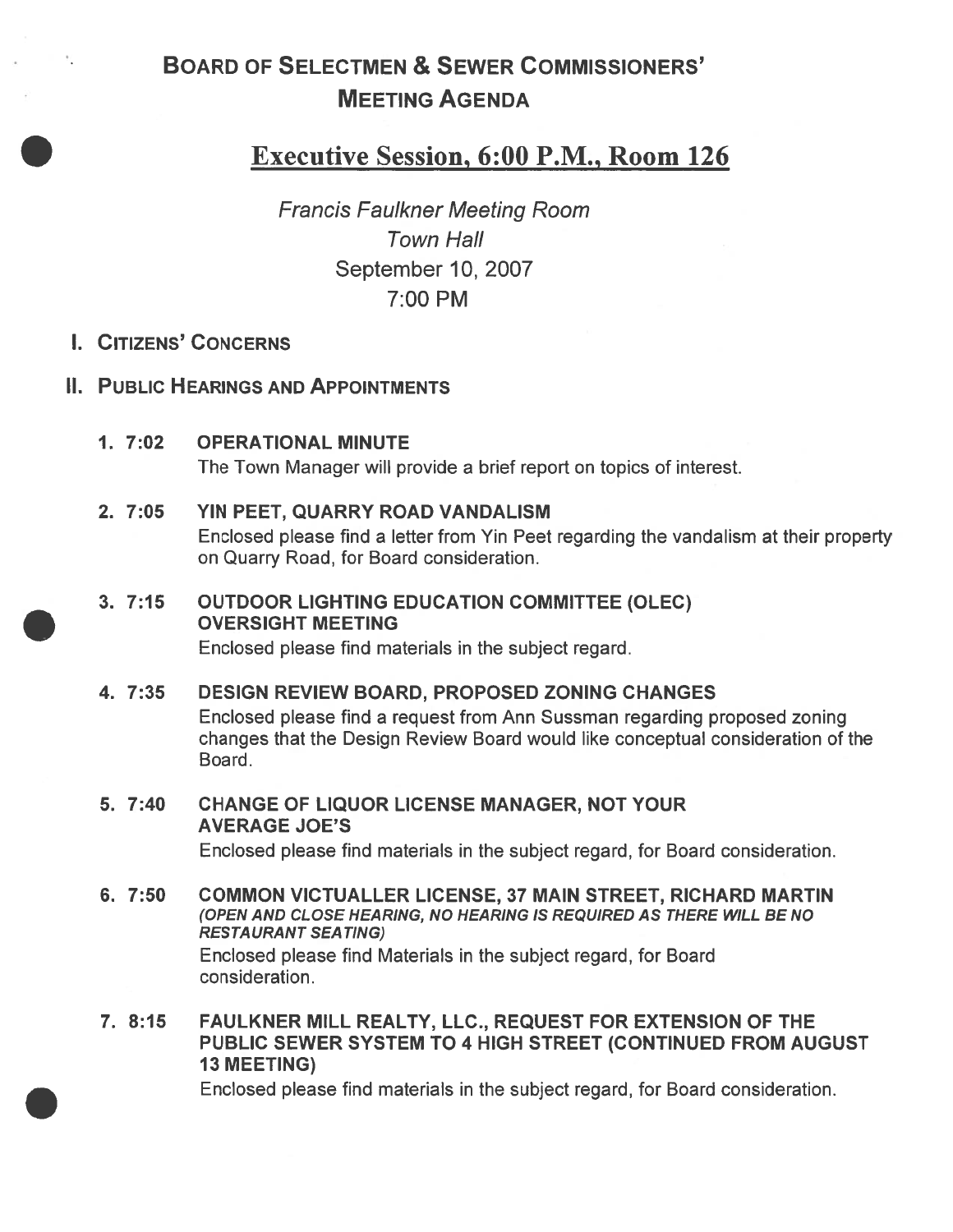# 8. 8:45 NSTAR, HANGING POLES AND CATHODIC PROTECTION FACILITIES FOR **KEYSPAN**

NSTAR has been invited to address the following issues: (1) Keyspan's use of NSTAR poles for cathodic protection devices and (2) double/hanging poles.

9. 9:00 KEYSPAN REQUEST TO INSTALL CATHODIC PROTECTION FACILITIES AND REPLACEMENT OF ANODE BEDS AT VARIOUS ACTON LOCATIONS (CONTINUED FROM AUGUST 13 MEETING)

Enclosed please find materials in the subject regard, for Board consideration.

### **III. SELECTMEN'S BUSINESS**

10. TOWN MANAGER SEARCH COMMITTEE This is <sup>a</sup> standing agenda item per Board direction. No materials are enclosed.

# 11. ALG UPDATE

The Selectmen representatives will brief the Board on the Capital Committee. The Chairman and Board Members will continue the discussion of the so-called Jonathan Chinitz Financial Model.

- 12. ALEXAN CONCORD DEVELOPMENT, OLD SUDBURY ROAD Enclosed please find materials in the subject regard, for Board consideration.
- 13. W.R. GRACE, TOWN OF ACTON COMMENTS TO THE ENVIRONMENTAL PROTECTION AGENCY IN REGARDS TO THE "DRAFT COMMUNITY UPDATE" Enclosed please find materials in the subject regard, for Board consideration.

# 14. OTHER BUSINESS

No materials enclosed.

# IV. TOWN MANAGER'S REPORT

- V. CONSENT AGENDA
	- 15. ETHICS DISCLOSURE, TEMPORARY TOWN MANAGER Enclosed please find materials in the subject regard, for Board consideration.
	- 16. ACCEPT BOARD OF SELECTMEN MINUTES No minutes enclosed.
	- 17. ESTABLISH A GIFT FUND, RETIREMENT PARTY Enclosed please find materials in the subject regard, for Board consideration.
	- 18. OBSOLETE MATERIALS DISPOSAL, ACTON MEMORIAL LIBRARY Enclosed please find materials in the subject regard, for Board consideration.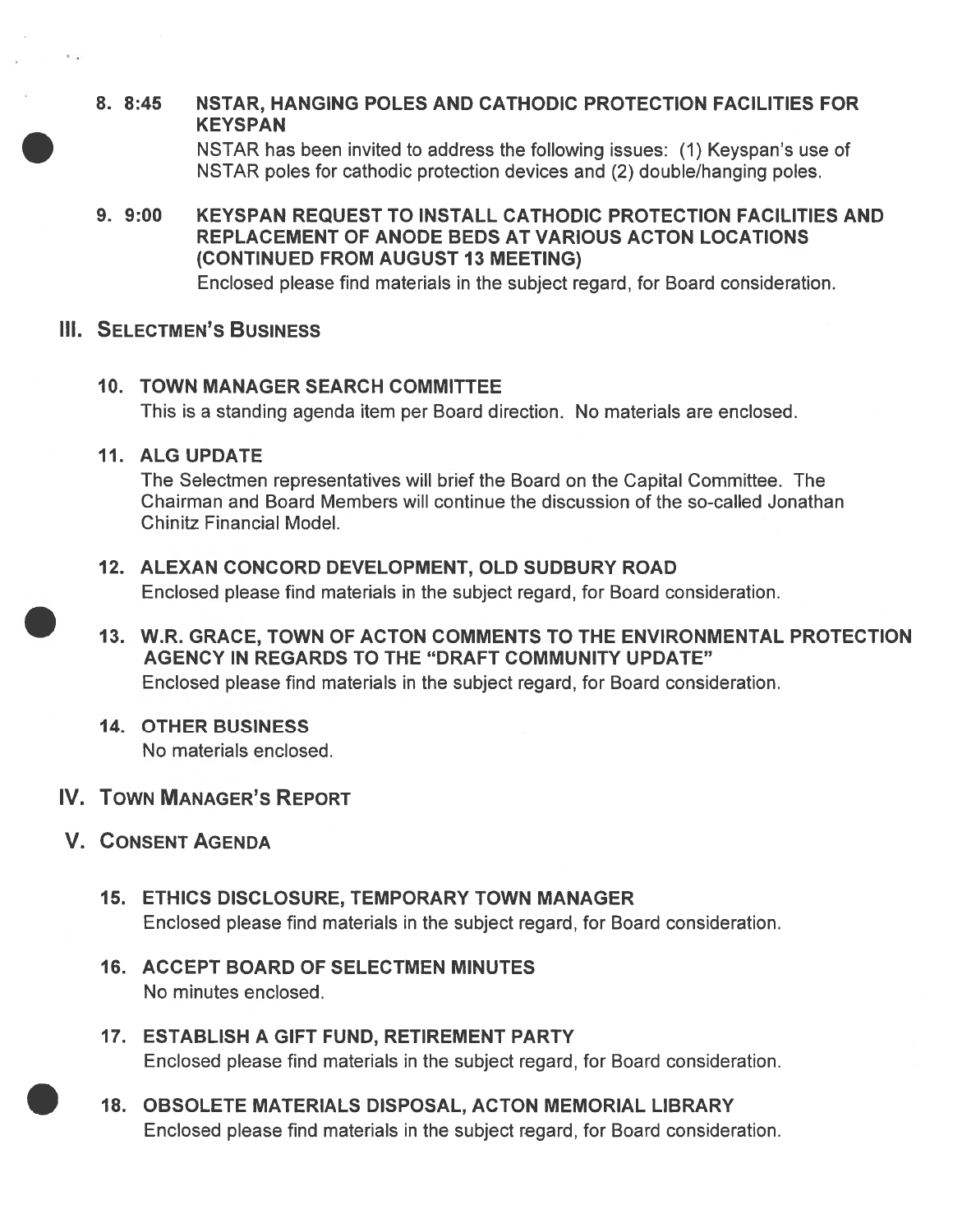# 19. ACTON COMMUNITY HOUSING CORPORATION CONDO BUYDOWN PROGRAM

Enclosed <sup>p</sup>lease find materials in the subject regard, for Board consideration.

# 20. THE DISCOVERY MUSEUMS PROCLAMATION REQUEST

 $\lambda$  .

Enclosed <sup>p</sup>lease find <sup>a</sup> reques<sup>t</sup> from the Discovery Museums to proclaim October 26, 2007 as Discovery Museums Appreciation Day, for Board consideration.

# 21. ONE DAY LIQUOR LICENSE REQUEST, IRON WORK FARM, 128 MAIN STREET

Enclosed <sup>p</sup>lease find materials in the subject regard, for Board consideration.

## 22. BUGLES ACROSS AMERICA, PERIODICAL TEMPORARY SIGN REQUEST, ON THE TOWN COMMON

Enclosed <sup>p</sup>lease find <sup>a</sup> reques<sup>t</sup> for <sup>p</sup>lacement of temporary signs on the Town Common, for Board consideration.

# 23. ECONOMIC DEVELOPMENT COMMITTEE APPOINTMENT, KENT SHARP OF THE FINANCE COMMITTEE

Enclosed <sup>p</sup>lease find materials in the subject regard, for Board consideration.

# 24. ACCEPT GIFT, ACTON COMMUNITY HOUSING CORPORATION

Enclosed please find <sup>a</sup> gift of \$5,000.00 from ACHC for the sidewalk contribution for the Willow-Central Street project, for Board consideration.

# 25. ACCEPT GIFT, RECREATION DEPARTMENT

Enclosed <sup>p</sup>lease find <sup>a</sup> <sup>g</sup>ift of \$1,000.00 from the Middlesex Savings Bank, to be used to help fund summer events at NARA Park, for Board consideration.

# 26. ACCEPT GIFT, RECREATION DEPARTMENT

Enclosed please find <sup>a</sup> gift of \$370.00 from Acton Youth Soccer Association to be used to fund the Under the Sea Moon Bounce on Acton Day, for Board consideration.

# 27. ACCEPT GIFT, RECREATION DEPARTMENT

Enclosed please find <sup>a</sup> gift of \$370.00 from the Thoreau Club to be used to fund the All Star Moon Bounce Combo at Acton Day for Board consideration.

# 28. ACCEPT GIFT, RECREATION DEPARTMENT

Enclosed please find <sup>a</sup> gift of \$800.00 from Salerno's Restaurant, dlbla Sorrento's to be used to fund <sup>a</sup> "Jim Show" juggling comedian Act at Acton Day, for Board consideration.

# 29. ACCEPT GIFT, RECREATION DEPARTMENT

Enclosed please find <sup>a</sup> gift of \$260.00 from Acton Ford to fund <sup>a</sup> moon bounce at Acton Day, for Board consideration.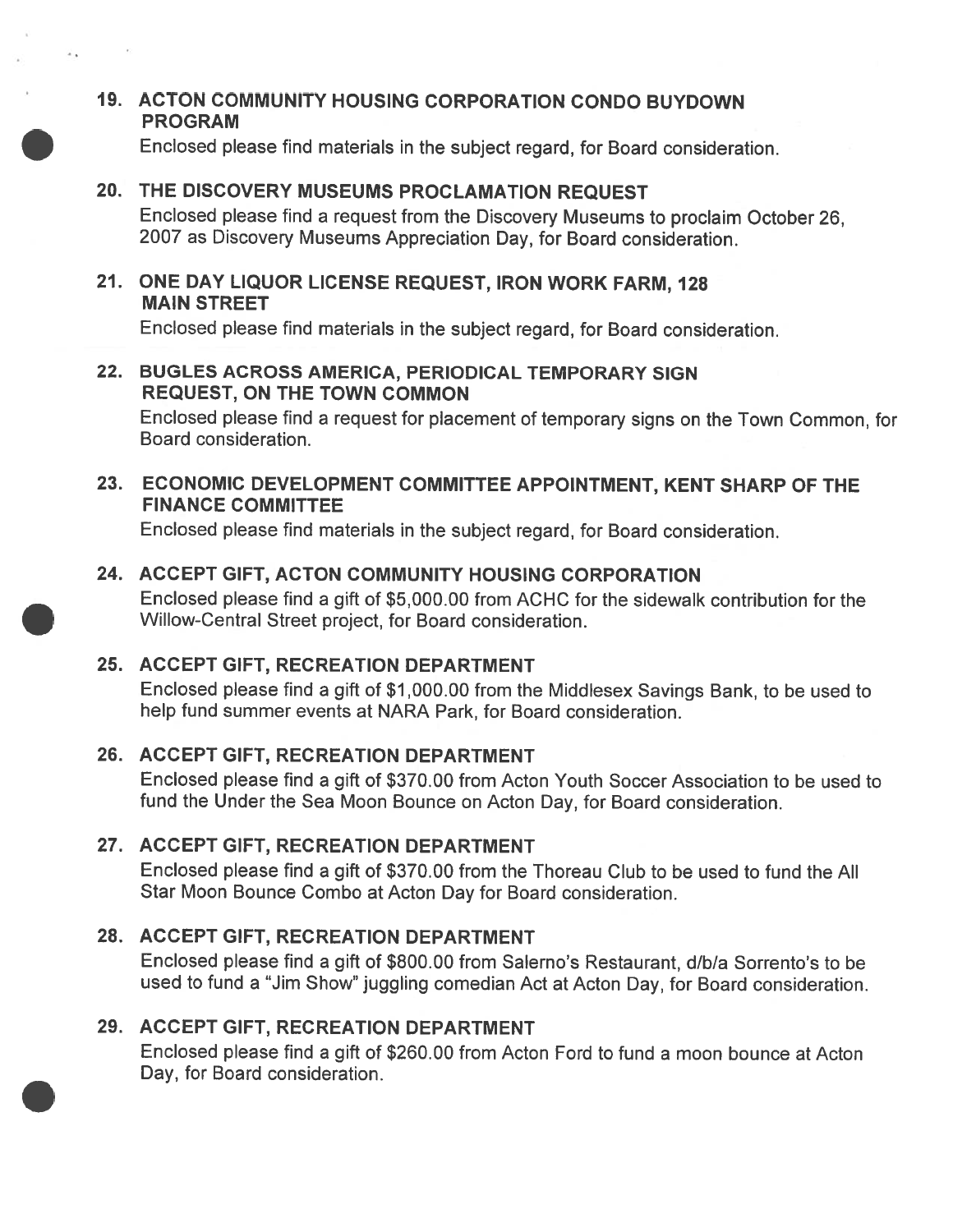# 30. ACCEPT GIFT, RECREATION DEPARTMENT

Enclosed <sup>p</sup>lease find <sup>a</sup> <sup>g</sup>ift of \$50.00 from Joseph G. Perry Plumbing & Heating, Inc., to fund Acton Day activities, for Board consideration.

# 31. ACCEPT GIFT, RECREATION DEPARTMENT

Enclosed <sup>p</sup>lease find <sup>a</sup> <sup>g</sup>ift of \$500.00 from Digital Federal Credit Union, to fund an inflatable Moon Bounce at Acton Day, for Board consideration.

# 32. ACCEPT GIFT, RECREATION DEPARTMENT

Enclosed <sup>p</sup>lease find <sup>a</sup> <sup>g</sup>ift of \$3,000.00 from Kevin Goldberg of Hansen's Beverage Company, to be used for Monster beverage samples and <sup>g</sup>ive-a-way items, for Board consideration.

# 33. ACCEPT GIFT, RECREATION DEPARTMENT

Enclosed <sup>p</sup>lease find <sup>a</sup> <sup>g</sup>ift of \$25.00 from John and Robina Slupski to be used for the Elm Street Lighting Replacement Project, for Board consideration.

# VI. EXECUTIVE SESSION

There will be <sup>a</sup> need for an additional Executive Session at the end of the meeting. Materials are enclosed in the Confidential folder

### ADDITIONAL INFORMATION

Enclosed <sup>p</sup>lease find additional correspondence that is strictly informational and requires no Board action.

### MINUTES PENDING VOTES

August 13, 2007

### PENDING COMMITTEE APPOINTMENTS

Dr. Barbara Willson, Board of Health

Kathryn A. Acerbo-Bachmann, Historic District (waiting for interview with VCC.)

### UPCOMING EVENTS AND AGENDA ITEMS

To facilitate scheduling for interested parties, the following items are scheduled for discussion on future agendas. This is not <sup>a</sup> complete agenda.

# Sept. 28 Don Johnson's Retirement Party at the Maynard Rod and Gun Club, 7:00 p.m. Tickets available at the Town Manager's Office

### Sept. 17

Comcast Cable License Renewal Workshop with Board of Selectmen and Cable Advisory Committee, 7:00 p.m. Town Hall Faulkner Hearing Room